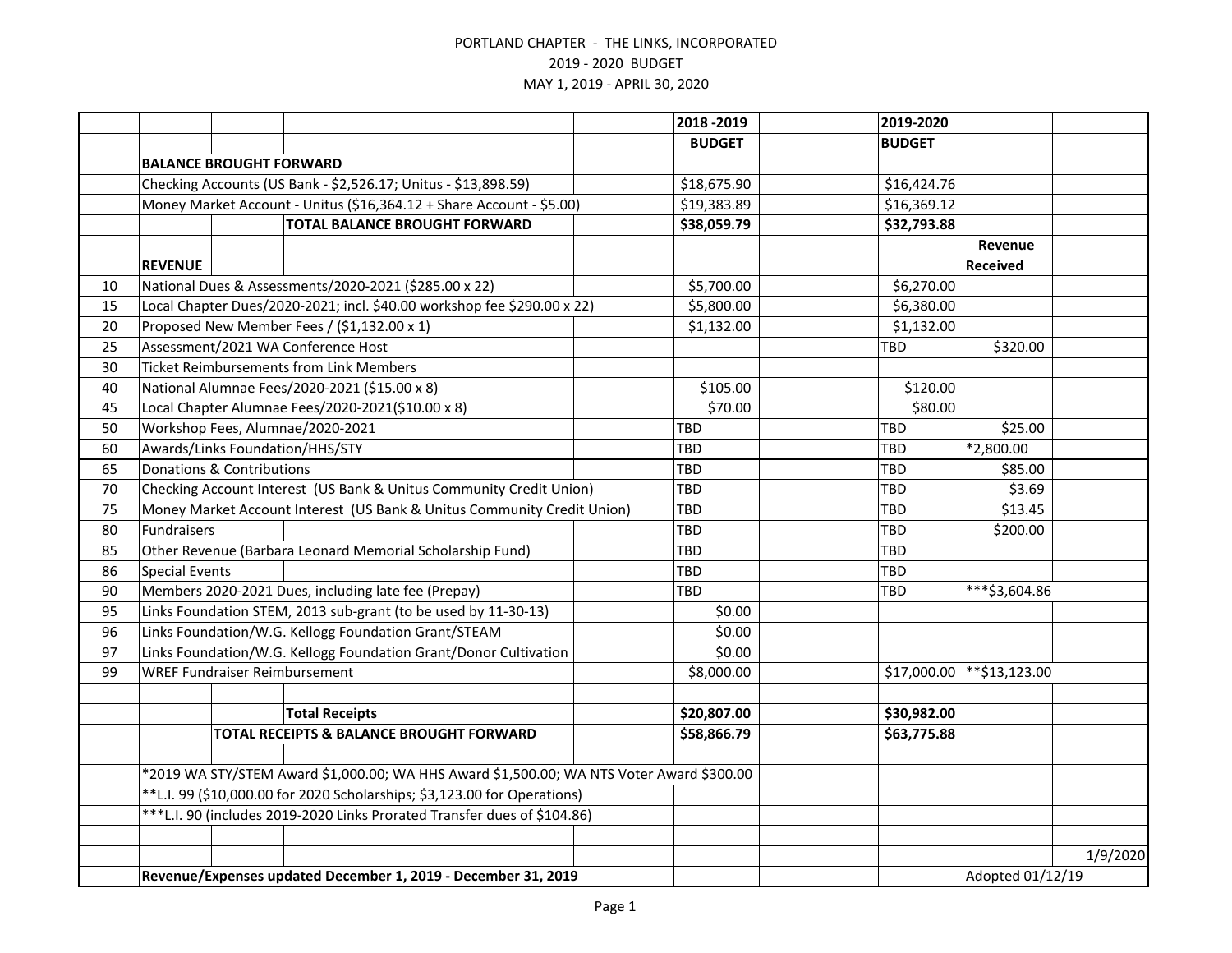|            | <b>EXPENSES</b>                                                             |  |            |                                                         | 2018-2019   | 2019-2020        |                  |                |
|------------|-----------------------------------------------------------------------------|--|------------|---------------------------------------------------------|-------------|------------------|------------------|----------------|
| 100        | <b>Dues &amp; Assessments</b>                                               |  |            |                                                         |             |                  | <b>Spent YTD</b> | <b>Balance</b> |
| 110        |                                                                             |  |            | National Dues & Assessments/2020-2021 (\$195.00 x 22)   | \$3,900.00  | \$4,290.00       |                  |                |
| 120        | National Grant-in-Aid/2020-2021 (\$45.00 x 22)                              |  |            |                                                         | \$900.00    | \$990.00         |                  |                |
| 130        | Links Foundation Dues/2020-2021 (\$40.00 x 22)                              |  |            |                                                         | \$800.00    | \$880.00         |                  |                |
| 140        | New Member Fees/National, 2020 (\$742.00 x 1)                               |  |            |                                                         | \$742.00    | \$742.00         |                  |                |
| 150        |                                                                             |  |            | Western Area Conference or National Assembly, Delegate  | \$1,400.00  | \$2,500.00       | \$1,862.15       | \$637.85       |
| 160        |                                                                             |  |            | Western Area Conference or National Assembly, Alternate | \$1,000.00  | \$1,500.00       | \$1,500.00       | \$0.00         |
| 165        |                                                                             |  |            | Western Area Leadership Summit Representative           | \$500.00    | \$0.00           |                  |                |
| 170        | <b>National Bonding Insurance</b>                                           |  |            |                                                         | \$660.00    | \$500.00         | \$500.00         | \$0.00         |
| 175        |                                                                             |  |            | National Liability Insurance/2020-2021 (\$5.00 x 22)    | \$100.00    | \$110.00         |                  |                |
| 180        | National Alumnae Fees/2020-2021 (\$15.00 x 8)                               |  |            |                                                         | \$105.00    | \$120.00         |                  |                |
| 185        | National / Area Publications                                                |  |            |                                                         | \$200.00    | \$200.00         |                  |                |
|            |                                                                             |  |            | <b>Total Dues &amp; Assessments</b>                     | \$10,307.00 | \$11,832.00      |                  |                |
|            |                                                                             |  |            |                                                         |             |                  |                  |                |
| 200        | Programs (Includes Postage, Copies, Printing)                               |  |            |                                                         |             |                  |                  |                |
| 210        | The Arts                                                                    |  |            |                                                         | \$1,650.00  | \$1,650.00       | \$400.00         | \$1,250.00     |
| 220        | Services to Youth                                                           |  |            |                                                         | \$3,000.00  | \$3,000.00       |                  |                |
| 225        | Save for Future Use                                                         |  |            |                                                         |             |                  |                  |                |
| 230        | <b>National Trends &amp; Services</b>                                       |  |            |                                                         | \$700.00    | \$425.00         |                  |                |
| 235        | <b>Health &amp; Human Services</b>                                          |  |            |                                                         | \$600.00    | \$525.00         | \$75.50          | \$449.50       |
| 240        | <b>International Trends &amp; Services</b>                                  |  |            |                                                         | \$800.00    | \$800.00         |                  |                |
| 245        |                                                                             |  |            | Health & Human Services (Balance \$300, NOBEL)          |             |                  |                  |                |
| 250        | STY/STEM, 2013/Links Foundation/Restricted                                  |  |            |                                                         |             |                  |                  |                |
| 260        | Annual Program Facet Report                                                 |  |            |                                                         | \$25.00     | \$0.00           |                  |                |
|            | <b>Total Programs &amp; Projects</b>                                        |  | \$6,775.00 | \$6,400.00                                              |             |                  |                  |                |
|            |                                                                             |  |            |                                                         |             |                  |                  |                |
| 300        | <b>Charitable Contributions</b>                                             |  |            |                                                         |             |                  |                  |                |
| 310        | Community Solicitations, Ads, Activities, etc.                              |  |            |                                                         | \$400.00    | \$400.00         |                  |                |
| 320        | <b>Other Charitable Contributions</b>                                       |  |            |                                                         | \$0.00      | \$0.00           |                  |                |
|            |                                                                             |  |            | <b>Total Charitable Contributions</b>                   | \$400.00    | \$400.00         |                  |                |
|            |                                                                             |  |            |                                                         |             |                  |                  |                |
| 500<br>510 | <b>Organizational Memberships</b>                                           |  |            |                                                         | \$150.00    | \$0.00           |                  |                |
|            | Local Organizational Memberships<br><b>Total Organizational Memberships</b> |  |            | \$150.00                                                | \$0.00      |                  |                  |                |
|            |                                                                             |  |            |                                                         |             |                  |                  |                |
|            |                                                                             |  |            |                                                         |             |                  |                  | 1/9/2020       |
|            |                                                                             |  |            |                                                         |             |                  |                  |                |
|            |                                                                             |  |            |                                                         |             | Adopted 01/12/19 |                  |                |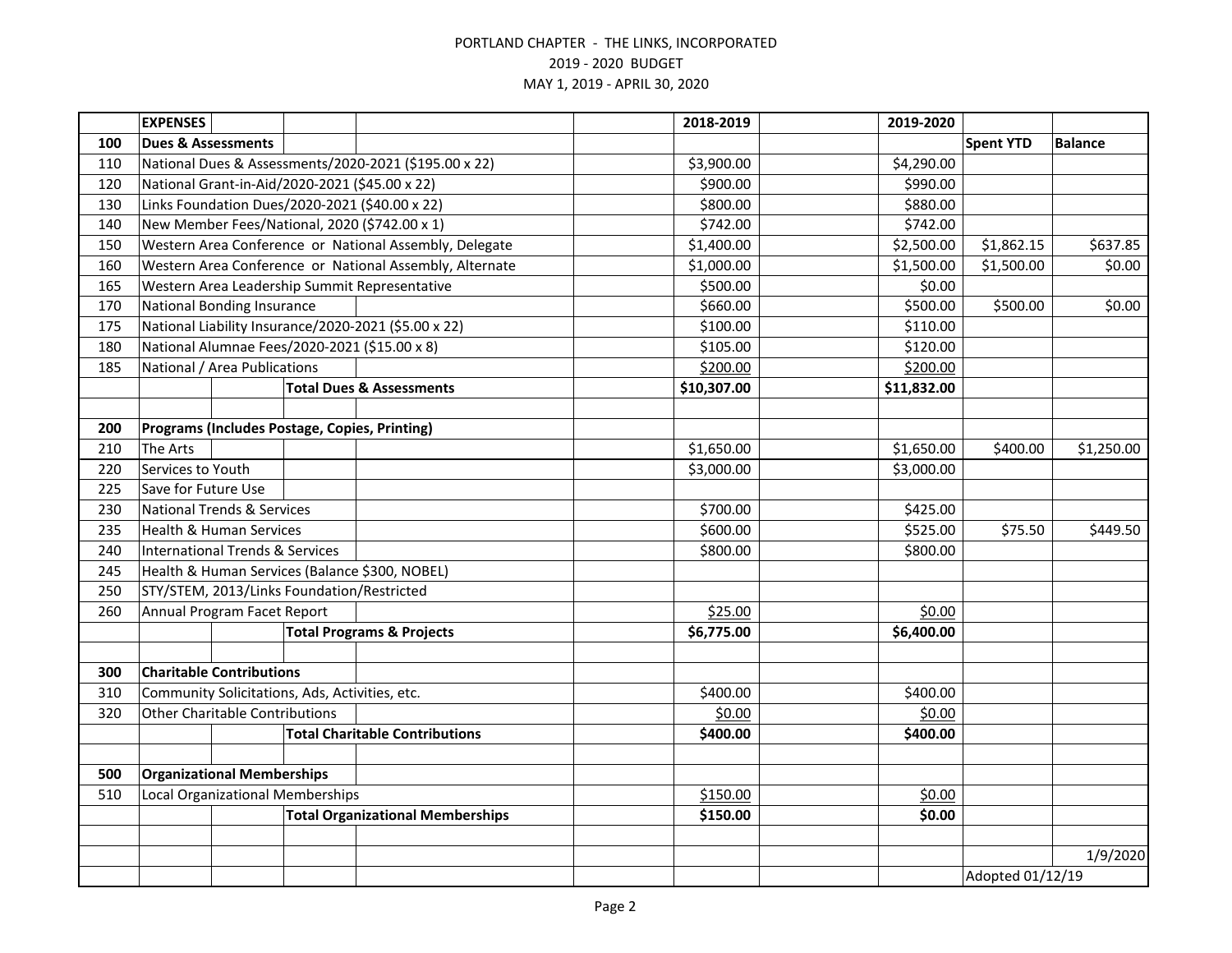|     | <b>EXPENSES</b>                    |                  |  |                                                                   | 2018-2019  | 2019-2020  |                  |                |
|-----|------------------------------------|------------------|--|-------------------------------------------------------------------|------------|------------|------------------|----------------|
| 600 |                                    |                  |  | Chapter Officers' Expenses (Includes Postage, Copies, Printing)   |            |            | <b>Spent YTD</b> | <b>Balance</b> |
| 610 | President                          |                  |  |                                                                   | \$150.00   | \$150.00   | \$81.90          | \$68.10        |
| 620 | <b>Vice President</b>              |                  |  |                                                                   | \$50.00    | \$50.00    |                  |                |
| 630 | <b>Recording Secretary</b>         |                  |  |                                                                   | \$150.00   | \$50.00    |                  |                |
| 640 | <b>Corresponding Secretary</b>     |                  |  |                                                                   | \$25.00    | \$125.00   |                  |                |
| 650 | <b>Financial Secretary</b>         |                  |  |                                                                   | \$100.00   | \$50.00    |                  |                |
| 660 | Treasurer                          |                  |  |                                                                   | \$125.00   | \$125.00   |                  |                |
| 670 | Historian / Archivist              |                  |  |                                                                   | \$700.00   | \$800.00   |                  |                |
| 680 | Journalist / Publicity Officer     |                  |  |                                                                   | \$200.00   | \$300.00   |                  |                |
| 690 | Protocol Officer                   |                  |  |                                                                   | \$200.00   | \$300.00   |                  |                |
| 695 | Parliamentarian                    |                  |  |                                                                   | \$25.00    | \$25.00    |                  |                |
|     |                                    |                  |  | <b>Total Chapter Officers' Expenses</b>                           | \$1,725.00 | \$1,975.00 |                  |                |
|     |                                    |                  |  |                                                                   |            |            |                  |                |
| 700 |                                    |                  |  | Chapter Committees' Expenses (Includes Postage, Copies, Printing) |            |            |                  |                |
| 710 | Courtesy                           |                  |  |                                                                   | \$400.00   | \$400.00   |                  |                |
| 720 | Membership                         |                  |  |                                                                   | \$800.00   | \$1,500.00 | \$756.38         | \$743.62       |
| 725 | New Member Orientation / Induction |                  |  |                                                                   | \$500.00   | \$1,000.00 | \$163.93         | \$836.07       |
| 730 | Yearbook                           |                  |  |                                                                   | \$100.00   | \$0.00     |                  |                |
| 735 | <b>Committee Procedures Manual</b> |                  |  |                                                                   | \$25.00    | \$0.00     |                  |                |
| 740 | Scholarship (moved to L.I. 990)    |                  |  |                                                                   | \$400.00   | \$0.00     |                  |                |
| 750 | Founder's Day Observation          |                  |  |                                                                   | \$75.00    | \$100.00   |                  |                |
| 760 | Social                             |                  |  |                                                                   | \$325.00   | \$500.00   |                  |                |
| 770 | <b>Bylaws</b>                      |                  |  |                                                                   | \$50.00    | \$50.00    |                  |                |
| 775 | Audit/Internal                     |                  |  |                                                                   | \$50.00    | \$50.00    |                  |                |
| 780 | Fund Development / Grants          |                  |  |                                                                   | \$500.00   | \$0.00     |                  |                |
| 790 | Technology, Chapter                |                  |  |                                                                   | \$270.00   | \$475.00   | \$257.35         | \$217.65       |
| 795 | <b>Ethics</b>                      |                  |  |                                                                   | \$25.00    | \$25.00    |                  |                |
| 796 | <b>Strategic Planning</b>          |                  |  |                                                                   | \$50.00    | \$50.00    |                  |                |
|     |                                    |                  |  | <b>Total Chapter Committees' Expenses</b>                         | \$3,570.00 | \$4,150.00 |                  |                |
|     |                                    |                  |  |                                                                   |            |            |                  |                |
|     |                                    |                  |  |                                                                   |            |            |                  |                |
|     |                                    |                  |  |                                                                   |            |            |                  |                |
|     |                                    |                  |  |                                                                   |            |            |                  |                |
|     |                                    |                  |  |                                                                   |            |            |                  |                |
|     |                                    |                  |  |                                                                   |            |            |                  |                |
|     |                                    |                  |  |                                                                   |            |            |                  | 1/9/2020       |
|     |                                    | Adopted 01/12/19 |  |                                                                   |            |            |                  |                |